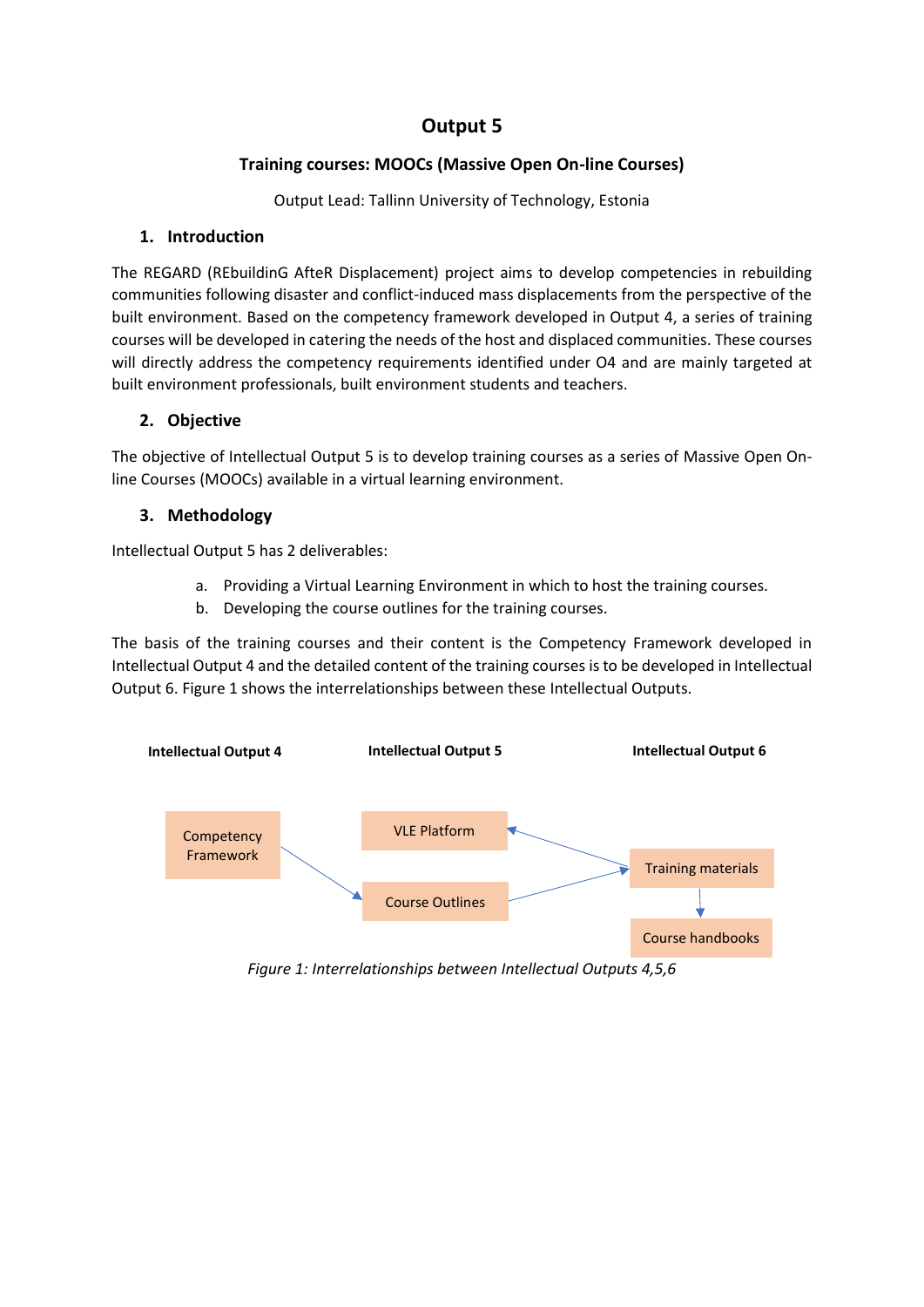With regard to the Virtual Learning Environment, rather than creating an entirely new system, an existing Disaster Resilience KnowledgeHUB platform was updated and extended in order to host the training courses, as shown in Figure 2.



*Figure 2: Development of the Virtual Learning Environment for Hosting the Training Courses*

### **4. Results**

The developed training programme consists of four courses as follows:

# **Course 1 - Introduction to Mass Displacement - in relation to Foundational Competencies (relating to tier 1 of the Competency Framework)**

Prerequisite courses:

• None (a relevant level of educational achievement in any field).

Course objectives:

- To understand the context of mass displacement.
- To introduce the terminology, policy and legal frameworks relating to mass displacement.
- To understanding the roles and interests of different organisations and stakeholders involved in mass displacement.
- To understand the societal impacts of mass displacement.
- To introduce best practices in terms of social cohesion and integration.
- To prepare students for industry- and occupation-specific courses.

Key learning outcomes:

Having successfully completed the course, the student is able to:

- Understand the processes and societal impacts of mass displacement.
- Appreciate the organisations and stakeholders involved in mass displacement and their various interests.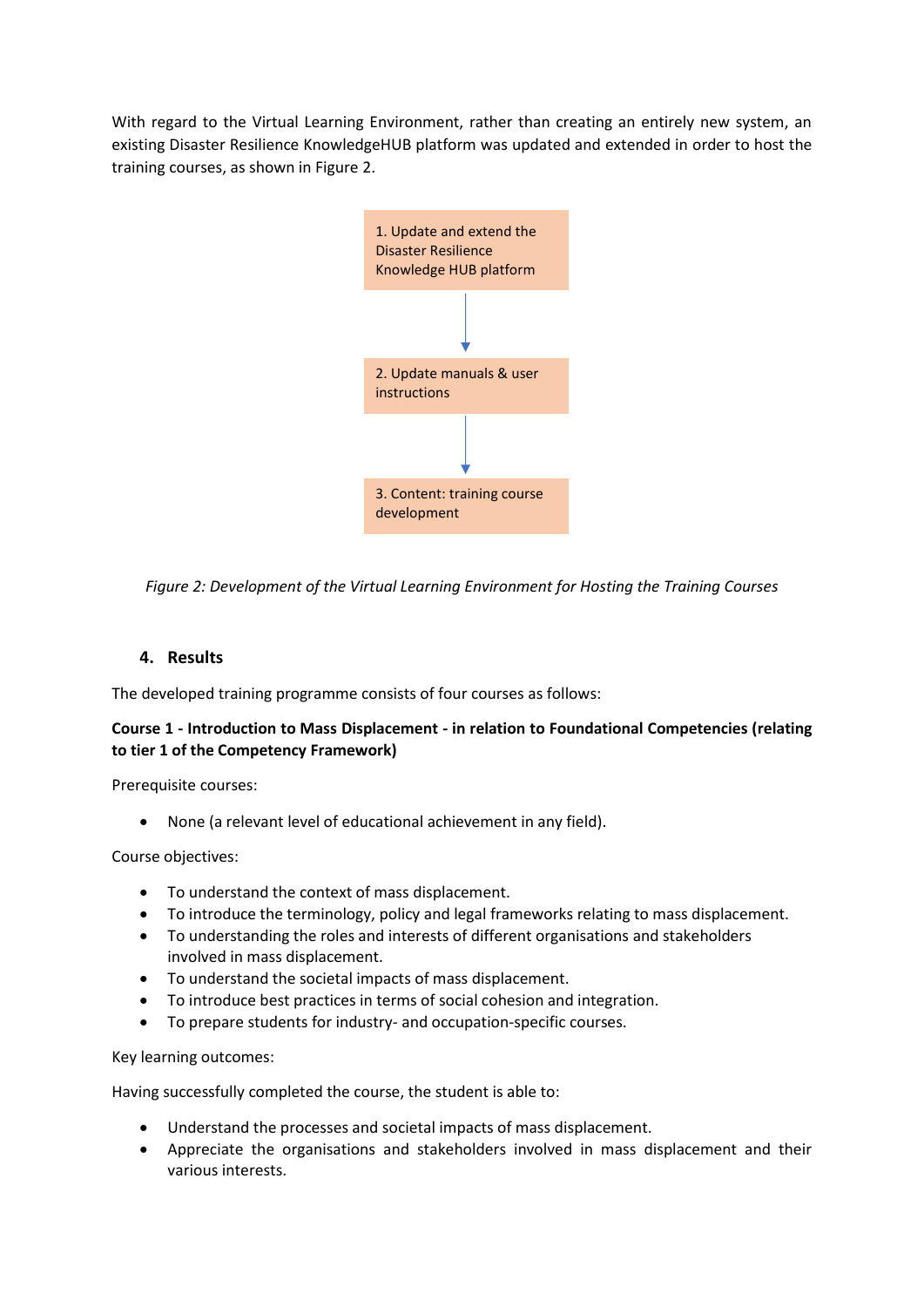- Communicate and discuss the subject of mass displacement with reference to to appropriate terminology and applicable policy and legal frameworks.
- Understand the issues that face both displaced and host communities and how these can be alleviated.
- Analyse a mass displacement scenario and anticipate problems / issues and recommend solutions to them.

**Course 2 - Mass Displacement and the Built Environment - in relation to Built Environment (Industry**wide) Competencies (relating to tier 2 of the Competency Framework)

Prerequisite courses:

• Introduction to Mass Displacement (Course 1)

Course objectives:

- To explain how mass displacement impacts the Built Environment.
- To introduce the terminology, policy and legal frameworks relating to mass displacement with specific reference to the Built Environment.
- To convey the importance of (temporary, transitional and permanent) housing and explore challenges and opportunities with respect to housing interventions.
- To introduce best practices in relation to Built Environment interventions. (including disaster resilience, environmental susatinability, social cohesion, etc.)
- To prepare students for occupation-specific courses.

#### Key learning outcomes:

Having successfully completed the course, the student is able to:

- Understand how mass displacement impacts the Built Environment.
- Communicate and discuss issues using appropriate terminology relating to mass displacement with specific reference to the Built Environment.
- Appreciate the policy and legal frameworks that apply to mass displacement with specific reference to the Built Environment.
- Analyse a mass displacement scenario and anticipate Built Environment-related problems / issues and recommend solutions to them.

### **Course 3 - Planning and Design for Mass Displacement - in relation to Occupational Competencies - Planning and Design (relating to tier 3 of the Competency Framework)**

Prerequisite courses:

- Introduction to Mass Displacement (Course 1)
- Mass Displacement and the Built Environment (Course 2)

Course objectives:

- To explain how planning and design interventions can mitigate mass displacement impacts the Built Environment and enhance integration and social cohesion.
- To introduce the terminology, policy and legal frameworks relating to mass displacement with specific reference to planning and design of the Built Environment.
- To introduce best practices in relation to planning and design of the Built Environment interventions (including with respect to disaster resilience, environmental susatinability, social cohesion, etc.)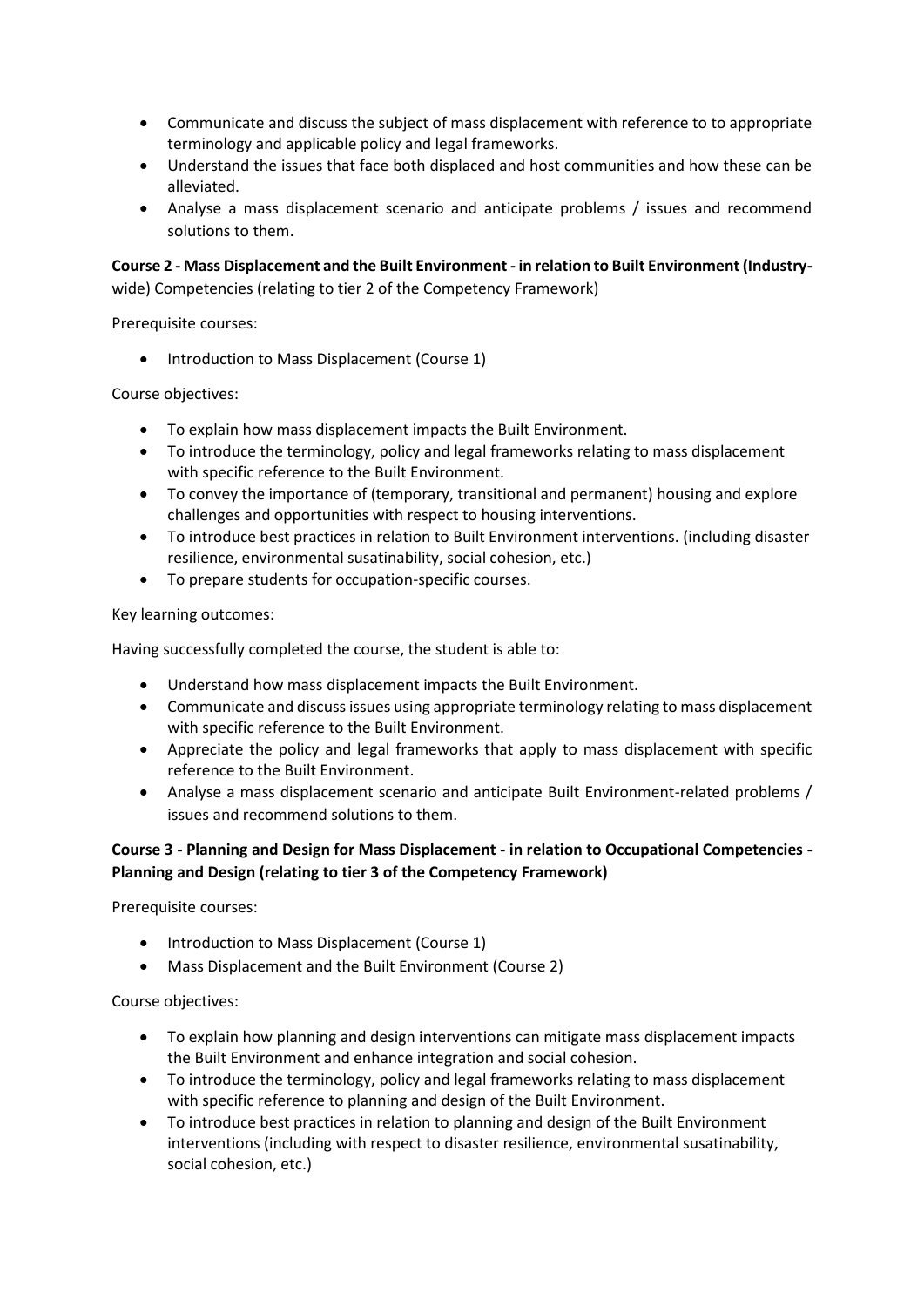• To prepare students for occupation-specific roles in the context of mass displacement.

### Key learning outcomes:

Having successfully completed the course, the student is able to:

- Understand how planning and design decisions affect mass displacement impacts on the Built Environment and enhance / constrain integration and social cohesion.
- Communicate and discuss issues using appropriate terminology relating to mass displacement with specific reference to planning and design of the Built Environment.
- Appreciate the policy and legal frameworks that apply to mass displacement with specific reference to planning and design of the Built Environment.
- Analyse a mass displacement scenario and anticipate Built Environment-related problems / issues and recommend planning and design solutions to them.

### **Course 4 - Construction and Facilities Management for Mass Displacement - in relation to Occupational Competencies - Construction and Facilities Management (relating to tier 3 of the Competency Framework)**

Prerequisite courses:

- Introduction to Mass Displacement (Course 1)
- Mass Displacement and the Built Environment (Course 2)

#### Course objectives:

- To explain how construction and facilities management interventions can mitigate mass displacement impacts the Built Environment and enhance integration and social cohesion.
- To introduce the terminology, policy and legal frameworks relating to mass displacement with specific reference to construction and facilities management of the Built Environment.
- To introduce best practices in relation to construction and facilities management of the Built Environment interventions (including with respect to disaster resilience, environmental susatinability, social cohesion, etc.)
- To prepare students for occupation-specific roles in the context of mass displacement.

Key learning outcomes:

Having successfully completed the course, the student is able to:

- Understand how construction and facilities management decisions and activities affect mass displacement impacts on the Built Environment and enhance / constrain integration and social cohesion.
- Communicate and discuss issues using appropriate terminology relating to mass displacement with specific reference to construction and facilities management of the Built Environment.
- Appreciate the policy and legal frameworks that apply to mass displacement with specific reference to construction and facilities management of the Built Environment.
- Analyse a mass displacement scenario and anticipate Built Environment-related problems / issues and make recommendations to solve or alleviate them in terms of construction and facilities management.

All the above courses and their corresponding teaching materials are available on the KnowledgeHUB platform and can be accesses via the links provided in the next section.